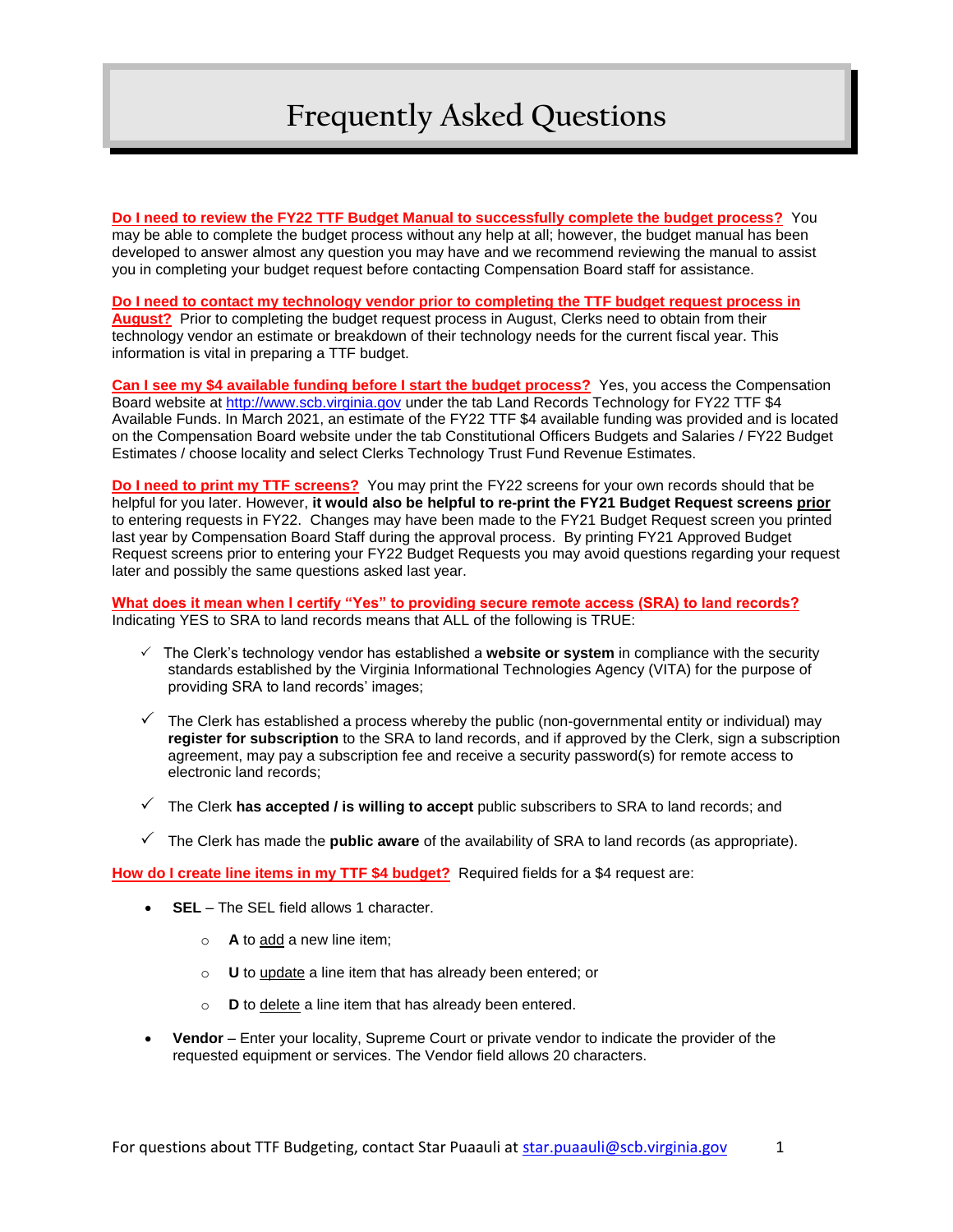- **Line Item Description** Line item descriptions should be specific and concise. Duplicate line item descriptions are not allowed. The Line Item Description field allows 20 characters.
- **Description Code –** The Description Code field allows 2 characters.
	- o **B** for back scanning or conversion services;
	- o **E** for equipment and/or software;
	- o **MR** for maintenance of records system;
	- o **MS** for maintenance of Secure Remote Access;
	- o **R** for redaction services; or
	- o **O** for other / miscellaneous services.
- **Purpose Code** The Purpose Code field allows 1 character.
	- o **L** for land records requests or
	- o **N** for areas of the court not related to land records.
- **Total Cost** Enter a total cost for each line item request. The Total Cost field allows 11 characters.

**Am I eligible to request money from the \$1 Fund budget during the TTF August budget period?** Clerks may request money from the \$1 Fund (Option 7) provided their \$4 available funding is fully budgeted AND **no** Purpose Code N request was made from \$4 money. Clerks who have low levels of \$4 available funding have priority for approval from the \$1 Fund. At the September Board meeting, the Compensation Board will consider all requests for \$1 Fund monies on a case-by-case basis for consistency with Code requirements. **Required fields for a \$1 Fund budget are EXACTLY the same as those for a \$4 budget with these exceptions:** 

- **Description Code O** (for other / miscellaneous services) **is not available** from the \$1 Fund.
- **Purpose Code N** (for areas of the court not related to land records) **is not available** from the \$1 Fund.

**Can I request TTF money for redaction services?** Clerks may request \$4 or \$1 Fund money to purchase back file or day forward redaction services from a vendor. All redaction requests require additional documentation: **1) quote from the Clerk's redaction vendor AND 2) Redaction Form** (located at the end of the Appendix in the FY22 Budget Request Manual, or at [www.scb.virginia.gov](http://www.scb.virginia.gov/) under the tab Land Records Technology). See the FAQ below for the information that must be included on the vendor quote and redaction form. Fax the quote and form to the Compensation Board, to the attention of Star Puaauli, (804) 371-0235. **Requests for redaction services will NOT be considered if unaccompanied by the information outlined below.**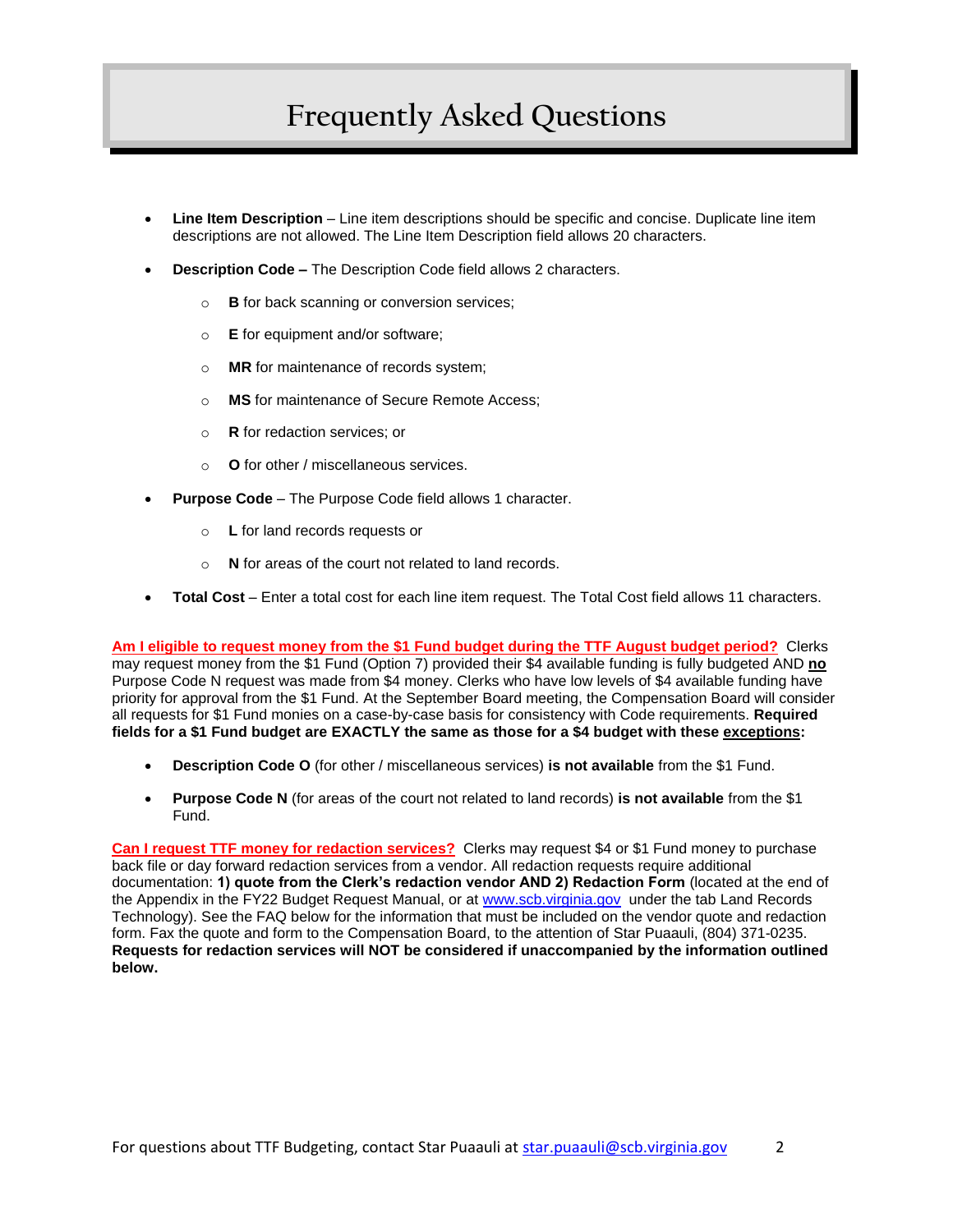**What information does the Compensation Board require to approve a redaction request?** The Compensation Board requires the following information on the redaction quote from the vendor AND the Redaction Form (see above FAQ). These recommendations come from *Methods for the Redaction of Social Security Numbers form Electronic Land Record Documents Report* (October 2006) by the VITA Redaction Workgroup.

- 1. **Back File or Day Forward Redaction.**
- 2. **Type of Redaction.** The recommended redaction method is the OCR (Optical Character Recognition) software plus one manual review by a trained technician who provides a quality control measure (OCR + 1X). Other types of redaction include a software-only purchase and software plus a double manual review (OCR + 2X).
- 3. **Cost per Image.** The maximum cost of OCR + 1X method of redaction is 4 cents or less per image. The same cost applies to day-forward redaction services.
- 4. **Total Cost.** The total cost for all types of images.
- 5. **Type of Image.** Types of land records' images include deeds / deeds of trust, wills / fiduciary, judgments / liens, financing statements, and plats / maps (Purpose Code L). Images dealing with areas of the court not related to land records include marriage licenses and civil / criminal court cases (Purpose Code N).
- 6. **Number for each Type of Image.** The number of images expected to be redacted for each type of image (5) listed above. If applicable, the number of Purpose Code N images expected to be redacted.
- 7. **Span of Years for each Type of Image.** Back-file redaction covers the period of January 1935 to the present. Day forward redaction may include the current fiscal year or one or more years in the future.
- 8. **Accuracy Rate.** The Workgroup recommended at least a 95% accuracy rate or greater for the OCR + 1X redaction method.
- 9. **Manual Review.** Ask your vendor if the manual review (+ 1X) applies only to the images flagged by the OCR software or if every image is reviewed by the human eye.

**Your technology vendor has the above information. This information must be provided to the Compensation Board in the form of redaction quote and FY22 Redaction Form. Redaction requests are not considered valid unless accompanied by the above information. Note that if the request for back file or day forward redaction represents a future period, it is acceptable for the number of images to be estimated based upon a reasonable review of historical annual activity.**

**Additional charges** for training, installation, and maintenance must be incorporated into the 4 cents or less per image cost. Redaction line item requests in TTF budgets, because they require additional information, should not be intermingled with other TTF equipment and/or services requests. Redaction funding may not be used for any other purpose.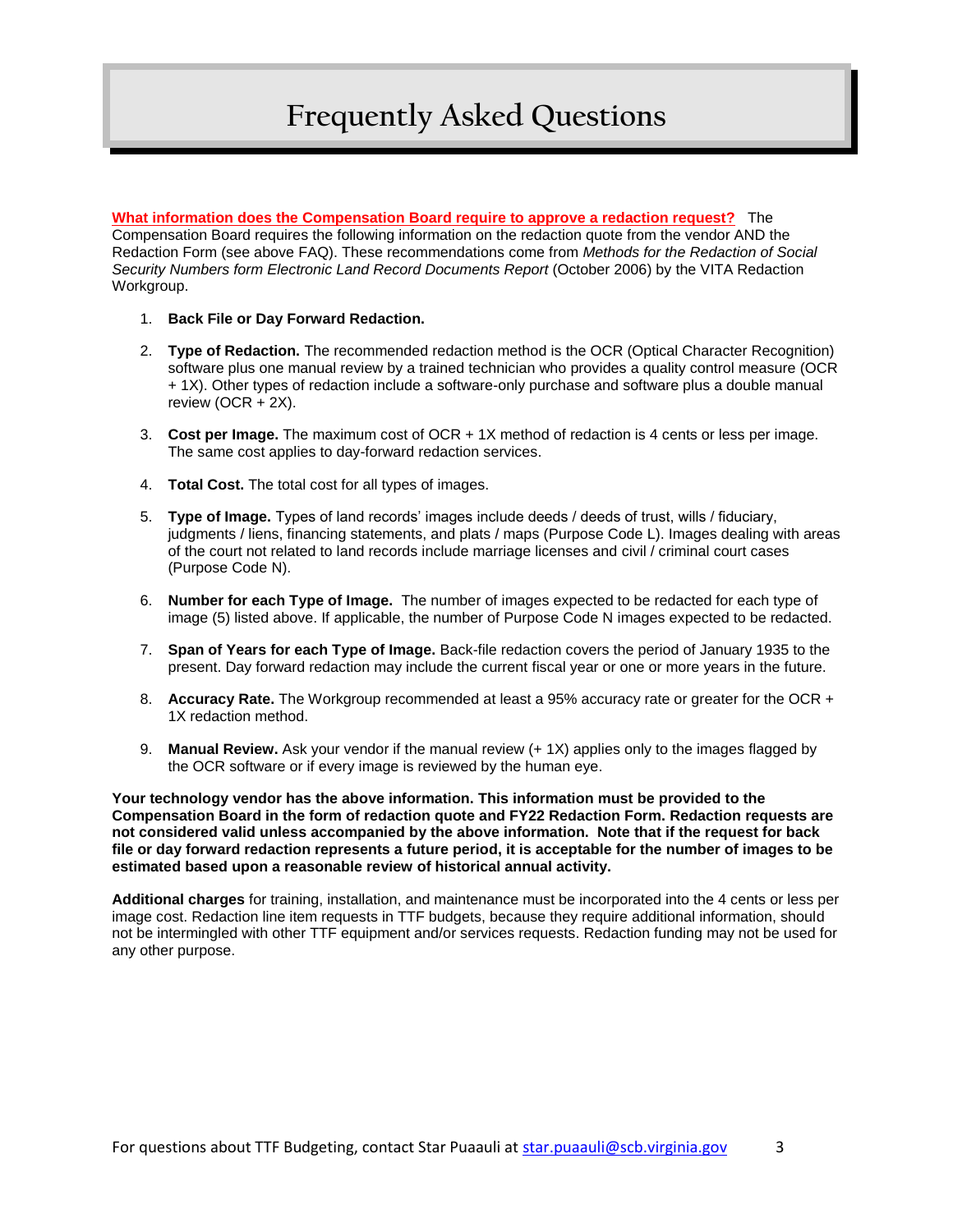**Can I request TTF money for areas of my court not related to land records?** Pursuant to 17.1-279 B, *Code of Virginia*, Clerks may request \$4 money for areas of their court other than land records (Purpose Code N requests). Pursuant to the Code of Virginia, the Compensation Board may not approve Purpose Code N requests from the \$1 Fund. **If the Compensation Board approves a Purpose Code N request from \$4 money, NO \$1 Fund requests from the Clerk will be considered for the remainder of the fiscal year.**

**Does the Compensation Board require a RFP process / multiple bids from TTF vendors?** The Compensation Board does not involve itself with the locality's RFP / bidding process for purchased goods and services. In dealing with TTF vendors, Clerks must follow their specific locality's procurement guidelines and comply with State law.

**Does TTF pay for personnel in the Clerk's office?** As directed in § 17.1-279 B, *Code of Virginia*, funds may not be used for personnel costs within the Circuit Court Clerks' offices. TTF cannot fund staff to ease workload conditions in either the land records area or areas of the Clerk's office not related to land records. TTF may reimburse a vendor for services such as back scanning court records because it is directly related to the stated purpose of TTF: automation and technology improvements for SRA to land records. The vendor must be someone other than the Clerk's office and the employee must have clearly defined work hours that relate directly to the TTF purpose; however, a vendor may be the locality if the locality is providing such TTF services to the Clerk's office.

**In September, what will the Compensation Board consider in approving the FY22 TTF budget requests?** The *Code of Virginia* set the deadline for providing SRA to land records on or before July 1, 2008. In approving TTF budgets, the Compensation Board will be looking for line items that show a Clerk's ongoing commitment to providing SRA to land records and the accompanying equipment, services and maintenance costs associated with SRA. Clerks who do not submit a certification for providing SRA to land records (Option 2 on the TTF Main Menu in COIN) will receive no allocation from TTF.

**Can I get help if I am having technical problems completing my TTF budget?** Email Star Puaauli at [star.puaauli@scb.virginia.gov](mailto:star.puaauli@scb.virginia.gov) or Bill Fussell a[t william.fussell@scb.virginia.gov](mailto:william.fussell@scb.virginia.gov) if you are experiencing technical problems and are unable to complete your TTF budget. Attempt to complete your TTF budget as early in the month of August as possible. The final week of August is extremely busy for Compensation Board staff involved in the TTF budget process.

**When is the last possible date to complete my FY22 TTF budget in COIN?** Midnight, August 31, 2022 is the deadline, but do not wait until the last week of August to begin the TTF budget process. If you have problems, you will get timelier customer service in the first half of August than in the second half.

**When do I receive my TTF funds?** TTF is a **REIMBURSEMENT** system and therefore no different than your monthly office expenses reimbursement process. The Code of Virginia, § 15.2-1636.13, provides: 1) the local governing body must first appropriate all funds for expenditure, 2) the expense is incurred, 3) the locality pays the expenditure and 4) reimbursement is requested from the Commonwealth, in that order. TTF does not prepay technology expenses. **On a monthly basis, TTF reimbursement may not exceed 50% of the budgeted amount or the total available cash, whichever is greater.** On the reimbursement screen each month COIN will show the TTF \$4 available cash. \$4 available cash is the prior-year unbudgeted and unexpended cash plus the current year-to-date cash collections. Upon making a reimbursement request in COIN, the Clerk must certify the same statement as for all other office expenditures: that expenditures listed are those actually incurred in the conduct of official business of the Clerk of the court and that invoices covering these expenditures have been submitted to locality for payment. The locality representative must also certify that expenditures have been verified and approved for payment. Contact Star Puaauli at [star.puaauli@scb.virginia.gov](mailto:star.puaauli@scb.virginia.gov) for questions involving TTF reimbursement.

**Do \$4 and \$1 Fund monies carry over from one fiscal year to the next?** FY22 \$4 cash collections that exceed reimbursements will carry over to FY22. Unbudgeted and unexpended \$4 cash will carry over. Line